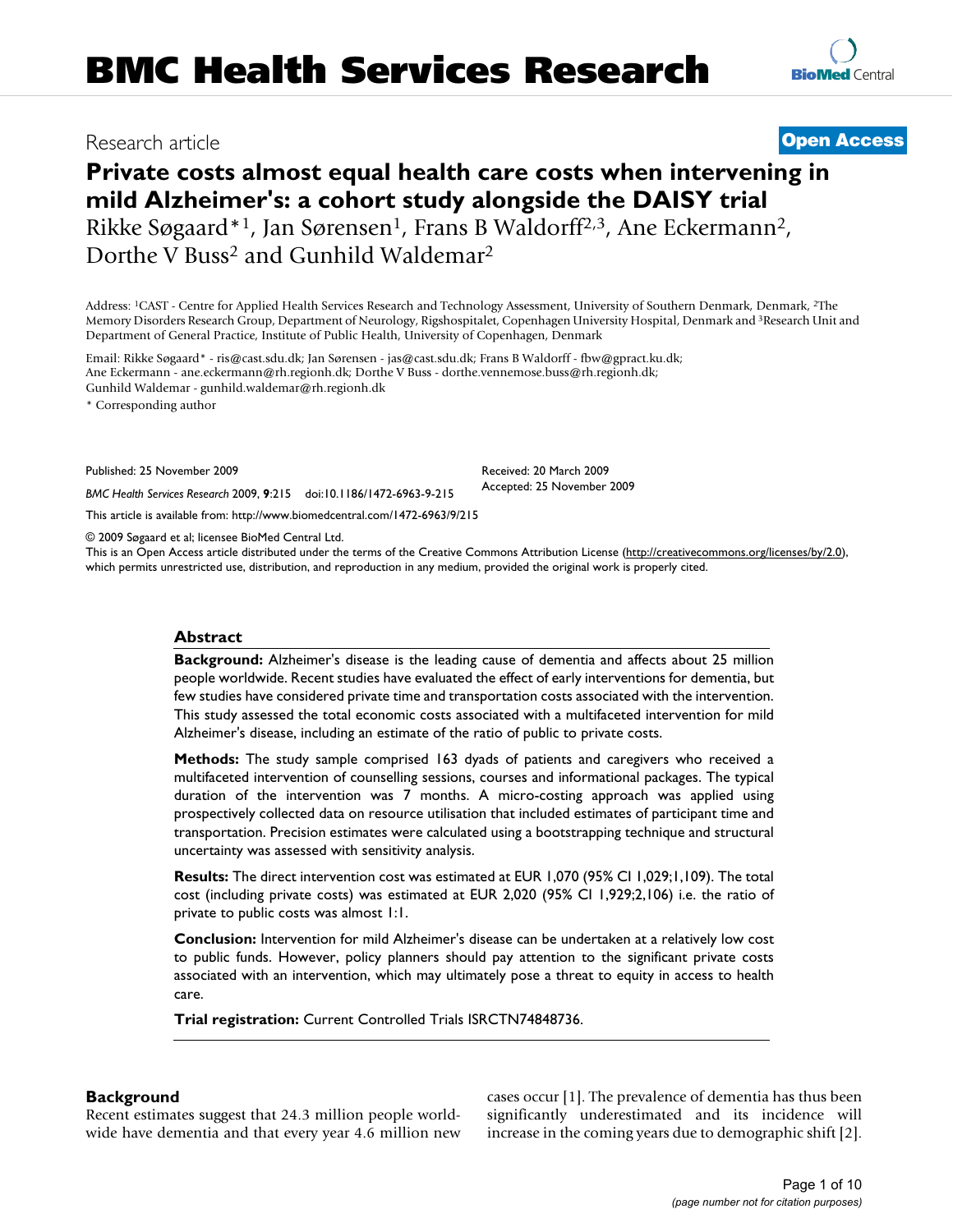Alzheimer's disease (AD) is the leading cause of dementia, accounting for more than half of the cases [3].

The cost of care for people with dementia, sometimes divided into the cost of formal care and that of informal care, is related to the stage of disease. The UK combined annual 2005/6 costs for people with dementia living in the community were estimated at £16,689, £25,877 and £37,473 per person for mild, moderate and severe dementia, respectively [4]. US estimates are generally higher but, due to methodological differences, wide variation is demonstrated across studies [5,6]. None of these studies included valuation of reduced quality of life experienced by the person with dementia or the caregiver, i.e. cost estimates represent minimum values.

Dementia is a chronic condition and intervention typically aims at slowing down disease progress and improving quality of life for the person with dementia. However, dementia affects not only the patient but also the caregivers, who are often family members or others close to the patient [7]. The gradual loss of the patient's cognitive ability exerts a significant emotional strain on the caregiver, and this can have implications for the caregiver's social or working life [6,8]. From both clinical and health economic perspectives, therefore, it is important that interventions for dementia take into account effects on caregivers.

The rationale for early intervention in dementia is clear, but there is no apparent gold standard for the most appropriate approach. Current proposals include training and education programmes, information and technologybased support including specialised computer and telephone networks, and more formal approaches to planning care [9]. Some of these have been assessed for economic efficiency and found to be cost effective [10-13] but none have included the resource category of participant time, i.e. the time required from participants to attend therapeutic regimens. This need not be vital when providing decision-makers with a foundation for prioritizing resources under the objective of allocative efficiency but, when prioritizing resources under the additional objective of equity in access to care, the burden of private costs becomes highly relevant [14].

Even in a publicly financed health care system, users are faced with copayment due to transportation costs, out-ofpocket costs and the opportunity cost of their time spent receiving therapy. These costs, ceteris paribus, increase with the duration and intensity of a therapeutic regimen and are further increased if the regimen is targeted to multiple parties e.g. patients and caregivers. Costs to private parties associated with interventions for mild AD thus pose a challenge to health policy planning in that the implementation of new interventions may have detrimental effects on equity; less resourceful patients or caregivers may decline participation due to excessive private costs or, if accepting therapy, they may experience significant financial strain. This consequence has been neglected in the AD literature [15].

This paper assesses intervention costs of a best-bet-intervention in mild AD using a micro-costing approach to facilitate precise estimation of public and private costs. It should not be confused with the literature assessing the extent or interrelationship of formal and informal costs. This study takes a narrower view of the extent of copayment in a population that is particularly vulnerable due to the nature of the therapeutic regimen - which is often long term and requires time and input from caregivers. The aim of this study was to assess the total economic costs of a multifaceted intervention in mild AD, as well as the ratio of public to private costs.

### **Methods**

#### *Sample and study design*

The study sample of 163 dyads of patients and their caregivers was selected from a multi-centre, randomised, controlled trial examining the efficacy of multifaceted intervention aimed at patients and their caregivers. The study sample included participants assigned to the intervention arm only, as the control group received no intervention. The trial was conducted across five (out of 15) Danish county districts. Inclusion criteria comprised age ≥ 50 years, a recent diagnosis of AD (within the past 12 months), Mini Mental State Examination (MMSE) score ≥ 20, and having a primary caregiver who was willing to participate in the study. The diagnosis of dementia was determined in consensus with fourth edition of the The Diagnostic and Statistical Manual of Mental Disorders [16] and the subtype of AD was determined using the NINCDS-ADRDA criteria [17]. Exclusion of patients with Lewy body disease was based on the McKeith criteria [18]. Furthermore, institutionalised patients and patients with severe comorbidity were excluded. The present study is thus a cohort study following persons with AD and their caregivers from the first contact they had as part of the intervention (initial meeting) to the last follow-up (final meeting), which typically took place six to twelve months after the initial meeting. The first study patients presented in January 2004 and the final follow-up visit was in June 2006.

#### *Intervention*

A multifaceted intervention was designed with the objective of preventing or reducing depressive symptoms, impairments of health-related quality of life and loss of social network. The philosophy was to focus on positive resources, intact functions and retained skills, and activi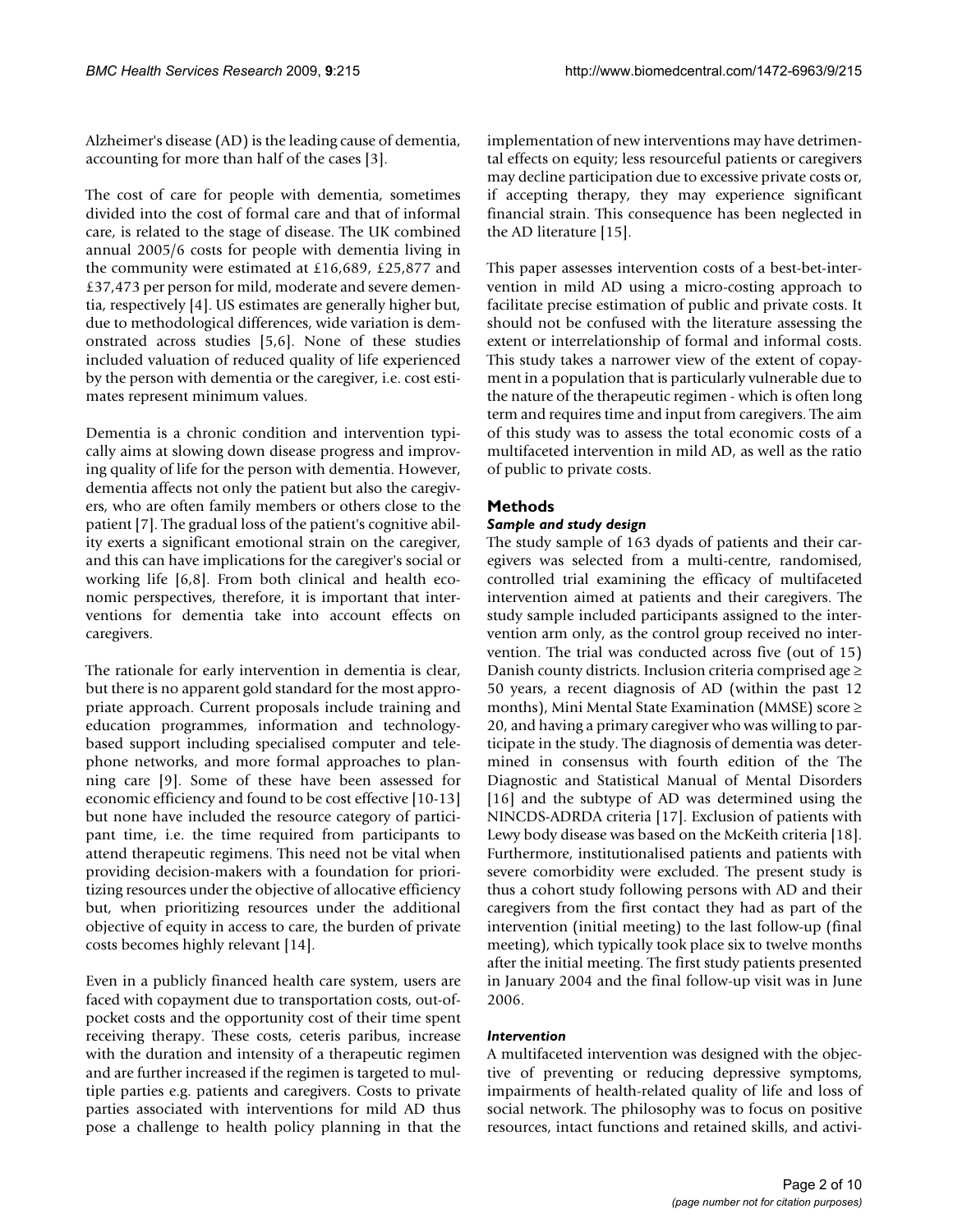ties that patients could still participate in. The following sections describe key components of the intervention.

#### *Counselling*

A series of five counselling sessions, comprising both individual sessions and group participation, was scheduled. Counselling was based on constructivist principles [19] and supported by the use of written notes, that were established at the initial meeting and used to focus follow-up sessions, according to Ishiayma's ideas on self-validation [20]. A designated nurse undertook all counselling sessions after receiving specialised training in the constructivist approach. In addition to face-to-face time, the counsellor had an average preparation time of 30 minutes before an initial meeting and 10 minutes before a followup meeting. Participating study centres decided individually whether counselling was undertaken in the patient's home or at the centre; approximately one-third of the sessions took place in the patients' homes.

#### *Courses*

Two parallel lines, each of five courses, were aimed at patients and caregivers, respectively. The objective was to provide basic knowledge about dementia and its consequences as well as to establish a forum for patients and caregivers to exchange experiences and coping strategies. Patient-targeted courses included written and oral information on key issues about dementia and its consequences. Caregiver-targeted courses included more formal education about AD, supplemented by written information. All courses were scheduled for 12 participants per session and were run by one counsellor and one invited teacher. Patient-targeted courses were additionally staffed by two volunteers, who assisted the professionals during the courses. Course duration was fixed at two hours (with an additional 30 minutes of preparation time for the counsellor).

#### *Telephone counselling*

At inclusion into the study, patients and caregivers were informed that the intervention would include a regular telephone call from the counsellor (approximately five to eight times in intervals of three to four weeks) to ensure regular contact and to follow up on issues discussed in individual counselling sessions. Patients and caregivers were asked to decide who should receive the telephone calls; this could be either or both parties.

#### *Handbook and Logbook*

A comprehensive handbook about dementia was composed for the study; one part was targeted patients and the other caregivers. The handbook contained chapters on causes of dementia, legal aspects in relation to living with dementia, and sources and contacts for social support. The handbook included a logbook section to encourage patients and caregivers to write about their daily lives and activities. However, since only six patients and seven caregivers did so, this information was not included in the present analysis.

#### *Concordance*

The intervention comprised a range of components that participants could choose to take advantage of. Participation was thus a result of the counsellor's assessment of individual needs and preferences in collaboration with the participant's (patient, caregiver, network) wishes. The term 'compliance' was thus avoided and replaced by the term 'concordance' to emphasise that target participation rates were not necessarily 1.00. Concordance is typically defined as adherence to an agreed schedule rather than adherence to a fixed regimen.

#### *Costing*

The intervention was costed from a societal perspective, including the costs of both formal and informal time of the persons involved, and based on concurrent data collection on resource utilisation.

The costs of developing or implementing the intervention were not included in the present analysis, which should be seen as estimating long-term average costs of implementing the intervention in routine practice. As the intervention was designed as a flexible framework from which a tailored course could be set for each dyad, the cost analysis was conducted as a per-protocol analysis with service utilisation counting only if it did in fact occur.

A case report form - administered by the counsellor - was used to register the time (minutes) spent by professional staff, the patient, the caregiver and the patient's network across the scheduled activities of the intervention: counselling, telephone counselling and courses. A load-factor of 1.56 was applied to the cost of counselling to account for non-productive time, i.e. effective confrontation time was assumed to amount to, on average, 45 minutes of an hour (load of 0.25) due to pauses, walking distance between locations, private time etc. The remainder load (0.31) was based on internal statistics on absence from work due to vacation, sickness etc.

Valuation of formal care was based on gross market wage rates from national collective agreements between Danish local government and the respective professional associations except for teaching activity at courses, which was valued using market prices. An overhead rate of 20% was applied to account for capital costs.

Valuation of informal time, i.e. time spent by patients, caregivers and networks participating in the intervention, was undertaken using the opportunity cost method, in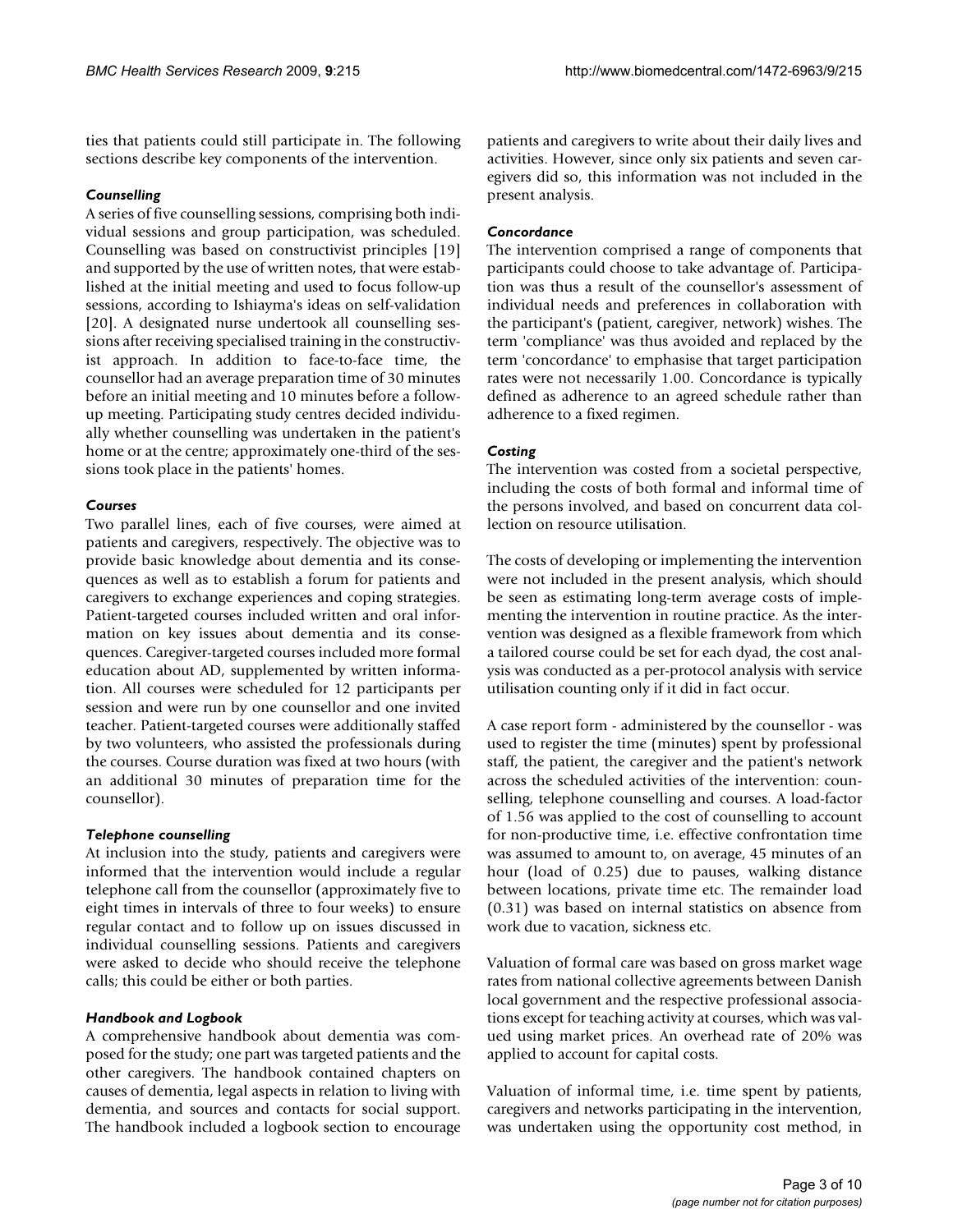which the value of a person's time is reflected by his or her wage rate. National average gender- and age-matched salaries were used; for valuing leisure time the net salary was used and for valuing productive time the gross salary was used (both available from <http://statistikbanken.dk> [21]). Transportation costs in relation to counselling sessions in the patients' homes were applied as an average base cost for all sessions, representing 20 minutes of time and 10 kilometres each way. Similarly, participants' transportation costs were applied as an average base cost of 30 minutes of time and 15 kilometres each way for all contacts. The governmental tariff for transportation by private car was used and it was further assumed that patients, caregivers and/or network participants shared one car. Item costs not available in 2008 prices were inflated using the general price index. Table 1 lists the item costs used.

#### *Statistical analysis*

Baseline characteristics of patients and caregivers were described using conventional parametric statistics and simple frequencies with percentage proportions. All other reported estimates are arithmetic means with 95% biascorrected, bootstrapped confidence intervals (95% CIs) from a non-parametric bootstrap distribution, which was estimated from 1,000 extract replications from the original sample ( $n = 163$ ). The technique of bootstrapping is a resampling technique that is appropriate for estimating confidence intervals in the presence of e.g. positively skewed data [22]. Statistical analyses were conducted using STATA version 10.0 (StataCorp, Texas).

#### *Ethics*

The trial was conducted in accordance with the Helsinki declaration and was approved by the local ethics committee. All patients and caregivers provided written informed consent.

#### **Results**

#### *Baseline characteristics*

A total of 163 dyads were included, but only 157 dyads received the intervention; three dyads dropped out due to the intervention being too demanding for caregivers, one dyad dropped out due to the intervention being too demanding for the patient, one dyad dropped out because the patient was hospitalised due to comorbidity, and one dyad dropped out because the patient died before the intervention started.

All patients were non-institutionalised persons with a mild form of AD, as indicated by a mean MMSE score of 24 (SD 2). Mean age was 76 (SD 8) years with an almost equal distribution between genders. Baseline characteristics are further detailed in Table 2. Caregivers were characterised by a mean age of 65 (SD 13) years, a gender distribution with 66% women and a health-related quality of life of 0.83 (SD 0.17), which is comparable to an age- and gender-matched population norm. Nearly 60% were pensioners and approximately one-third were employed. The caregivers were typically the patient's spouse or son/daughter (in-law).

#### *Concordance*

The participation rates (Table 3) were unexpectedly high, given the intervention's long duration, the many scheduled contacts and the associated transportation times and costs. Thus 88% of patients and 91% of caregivers participated in at least three counselling sessions, while 81% of patients and 80% of caregivers participated in at least

**Table 1: Item costs used for estimating the costs of a support programme for mild Alzheimer's disease.** 

| Cost Source                                           |
|-------------------------------------------------------|
|                                                       |
|                                                       |
| Local Government Denmark [KL]<br>25.93                |
| Local Government Denmark [KL]/estimate<br>I.56        |
| Market prices (tariff of trial management)<br>131.69  |
| Market prices (tariff of trial management)<br>219.48  |
| National average net salary for 50-year olds<br>17.73 |
| 20% Local Government Denmark [KL]                     |
|                                                       |
| <b>Statistics Denmark</b><br>32.50                    |
| <b>Statistics Denmark</b><br>19.76                    |
| <b>Statistics Denmark</b><br>23.40                    |
| <b>Statistics Denmark</b><br>15.70                    |
| Danish Government<br>0.25                             |
| Danish Government                                     |
| 0.47                                                  |

<sup>1</sup>A load factor was applied to account for non-productive time of a counsellor due to pauses, walking distance between locations, private time, vacation and other absence from work etc. 2A complete set of age- and gender-specific national average salaries was used (complete data are publicly available from StatBank Denmark at [http://statistikbanken.dk\)](http://statistikbanken.dk).

All costs are in 2008 EUR per hour unless otherwise stated.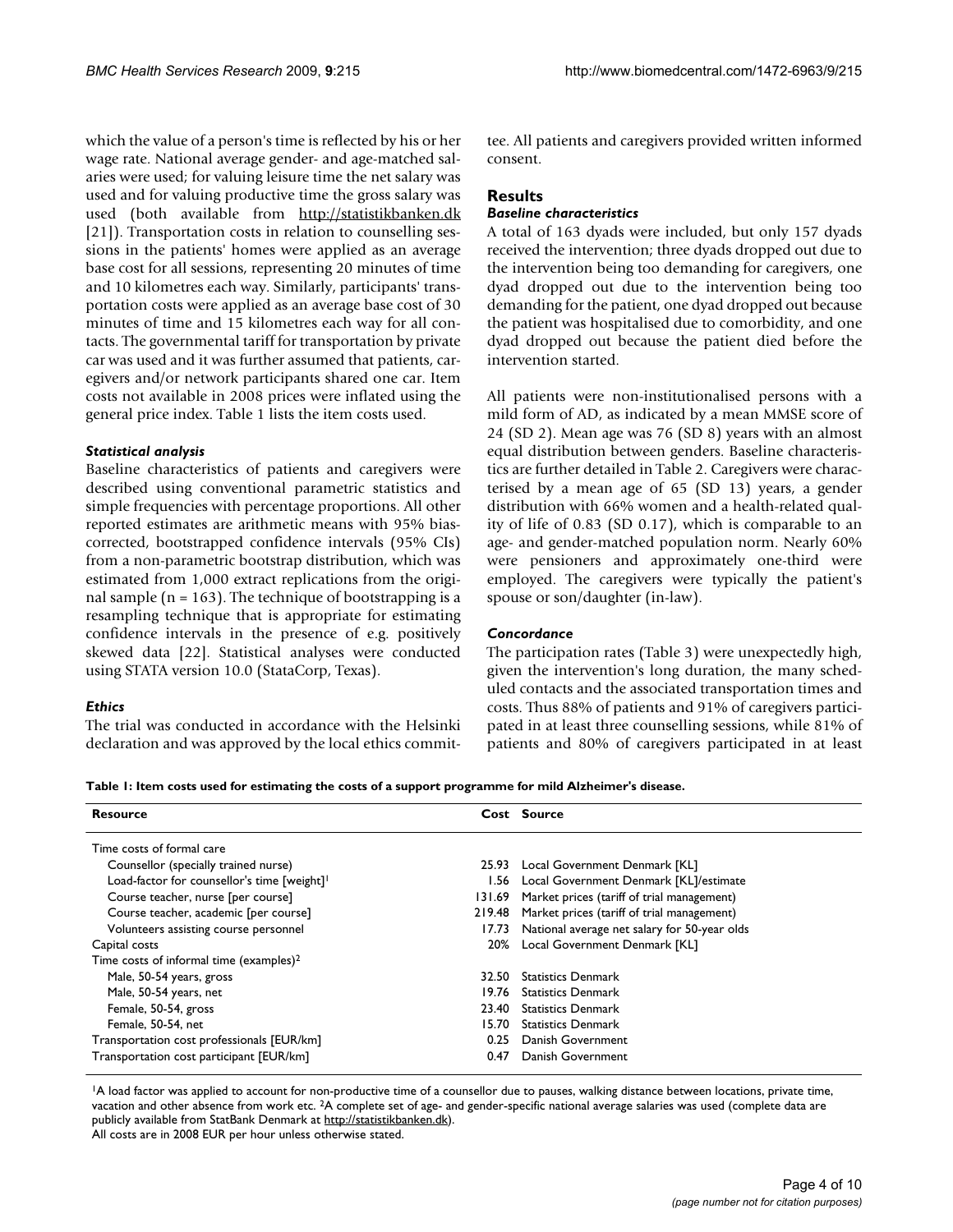|                                        | Patient ( $n = 157$ ) | Caregiver ( $n = 157$ ) |
|----------------------------------------|-----------------------|-------------------------|
| Age, mean (SD)                         | 76 (8)                | 65(13)                  |
| Females, n (%)                         | 85 (54)               | 104(66)                 |
| Living alone (%)                       | 53 (34)               | 22(14)                  |
| MMSE score, mean (SD)                  | 24(2)                 | <b>NA</b>               |
| EQ-5D score (self-assessed), mean (SD) | 0.85(0.17)            | 0.83(0.17)              |
| Occupational status, n (%)             |                       |                         |
| On pension                             | 148 (94)              | 92 (59)                 |
| On early retirement                    | 4(3)                  | 10(6)                   |
| Working                                | 3(2)                  | 49 (31)                 |
| Other (e.g. housewife)                 | 2(1)                  | 6(4)                    |
| Caregiver's relation to patient, n (%) |                       |                         |
| Spouse                                 | <b>NA</b>             | 99 (63)                 |
| Son/daughter (in-law)                  | <b>NA</b>             | 48 (31)                 |
| Other                                  | <b>NA</b>             | 10(6)                   |

**Table 2: Baseline characteristics of the study population of patients with mild Alzheimer's disease and their primary caregiver.**

MMSE = Mini Mental State Examination. NA = Not applicable. EQ-5D = EuroQol 5-Dimensions

three courses. While only one session (the network meeting) was aimed directly at patients' networks, these people were welcome to attend the other meetings and sessions; this opportunity was rarely used, however.

#### *Resource utilisation*

Table 4 details the estimated resource utilisation per patient (ex capital costs) of the intervention. Constructivist counselling included five types of sessions: the first three were scheduled as individual sessions for patients and caregivers, respectively, while the last two were scheduled as combined sessions for patients, caregivers and networks. Overall, the constructivist counselling activity used almost 6 1/2 hours of counsellor time, 2 1/2 hours of patient time and 2 1/2 hours of caregiver time. Network time amounted to an average of 42 minutes due to low participation rates.

|                                                      | <b>Patient</b><br>$(n = 157)$ | Caregiver<br>$(n = 157)$ | <b>Network</b><br>$(n = 157)$ |
|------------------------------------------------------|-------------------------------|--------------------------|-------------------------------|
| Constructivist counselling                           |                               |                          |                               |
| Initial meeting                                      | 1.00                          | 0.99(0.98; 1.00)         | 0.05(0.02;0.09)               |
| I <sup>st</sup> follow-up meeting                    | 0.84(0.78;0.90)               | 0.85(0.79;0.92)          | 0.05(0.02;0.09)               |
| 2 <sup>nd</sup> follow-up meeting                    | 0.78(0.72;0.85)               | 0.78(0.72;0.85)          | 0.05(0.02;0.09)               |
| Network meeting                                      | 0.32(0.25;0.39)               | 0.32(0.25;0.40)          | 0.29(0.22;0.36)               |
| Final meeting                                        | 0.83(0.78;0.89)               | $0.82$ (0.76;0.87)       | 0.09(0.04;0.13)               |
| Telephone counselling <sup>2</sup>                   | 0.36(0.28;0.43)               | 0.80(0.73;0.86)          | Not applicable                |
| Courses                                              |                               |                          |                               |
| I <sup>st</sup> session                              | 0.84(0.78;0.90)               | $0.83$ (0.77;0.89)       | 0.24(0.17;0.30)               |
| 2 <sup>nd</sup> session                              | 0.83(0.77;0.89)               | $0.82$ (0.76;0.88)       | 0.25(0.19;0.32)               |
| 3 <sup>rd</sup> session                              | 0.76(0.70;0.83)               | 0.77(0.70;0.84)          | 0.25(0.18;0.32)               |
| 4 <sup>th</sup> session                              | 0.76(0.70;0.83)               | 0.75(0.68;0.82)          | 0.17(0.10;0.23)               |
| 5 <sup>th</sup> session                              | 0.76(0.70;0.83)               | 0.74(0.66;0.80)          | 0.18(0.12;0.25)               |
| Participated in at least 3 counsellings <sup>3</sup> | 0.88(0.83;0.93)               | 0.91(0.87;0.96)          | 0.05(0.01;0.09)               |
| Participated in at least 3 courses <sup>3</sup>      | 0.81(0.75;0.87)               | 0.80(0.74;0.87)          | 0.25(0.18;0.31)               |
| Mean duration of intervention (days)                 |                               | 210 (198;225)            |                               |

Participation in individual meetings and sessions was determined by the individual's needs and preferences, which were assessed by the counsellor and participant in collaboration. Target rates were thus not necessarily 1.00 and for that reason the conventional terminology of compliance is avoided.

<sup>1</sup>A network comprised one to four persons but is considered here as one unit. Except for the network meetings, networks were not invited to attend counselling or courses; some participated in selected sessions, however. 2Either the patient or the caregiver, or both, could register for calls.3Participation in three sessions of constructivist counselling (of which at least two were face-to-face, not telephone) or courses was considered a high degree of concordance, given the flexible nature of the intervention.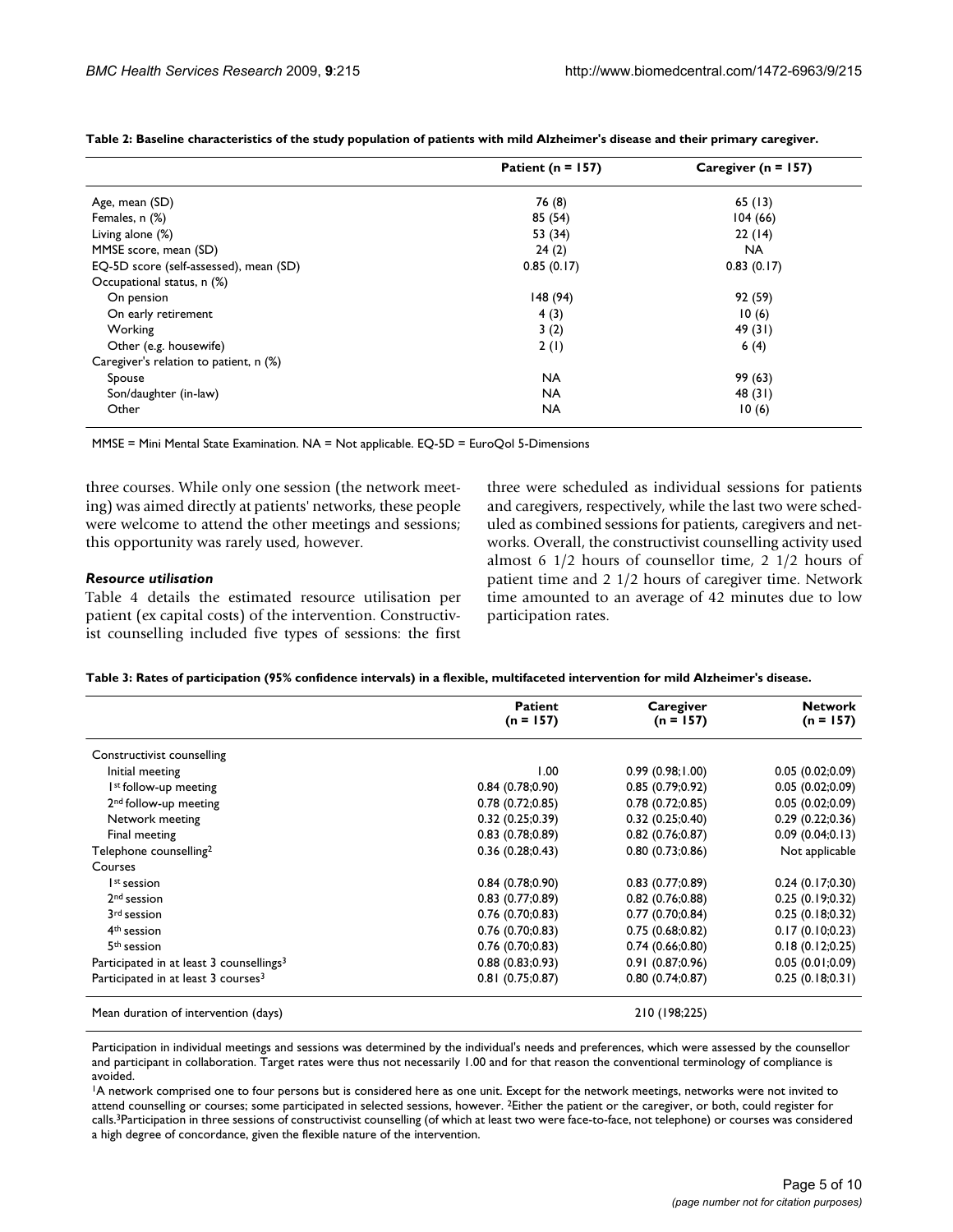|                            | Professionals' time <sup>1</sup> | <b>Patients' time</b><br>$(n = 157)$ | Caregivers' time<br>$(n = 157)$ | Network's time <sup>2</sup><br>$(n = 157)$ |
|----------------------------|----------------------------------|--------------------------------------|---------------------------------|--------------------------------------------|
| Constructivist counselling | 379 (361;394)                    | 199 (188;210)                        | 202 (188;213)                   | 42 (32;54)                                 |
| Telephone counselling      | 78 (69;87)                       | 12(9;17)                             | 48 (41;56)                      | Not applicable                             |
| Courses                    | 541 (500;580)                    | 472 (436;501)                        | 465 (433;495)                   | 148 (112;195)                              |
| Transportation             | 269 (256;285)                    | 463 (440;486)                        | 458 (433;480)                   | 169 (121;239)                              |
| Total                      | I,267 (1,211;1,309)              | $1,146$ (1,085;1,205)                | I, I72 (1,007; I, 230)          | 358<br>(272; 462)                          |

**Table 4: Resource utilisation by health care personnel, patients, caregivers, and patient networks in a multifaceted intervention for mild Alzheimer's disease.** 

1For counselling activities and transportation, the times given are those used by the counsellor only. Time used in courses is the sum of time used by the counsellor, volunteers and teachers. Professionals' times are not equal to row-sum of other parties' times as the ratio of professional to participant was not 1:1 and unsuccessful telephone calls added to counsellor time but not to any other party's time. 2A network comprised one to four persons but is considered here as one unit.

Values are mean minutes of time (95% confidence interval).

While all courses could accommodate up to 12 participants, for logistic reasons most courses were conducted with fewer participants. The variation in professional time used was thus due to variation in the number of participants (class size) rather than variation in course duration. Overall, the course activity used nine hours of professional time, associated with an average of almost eight hours of face-to-face time for patients and caregivers.

The resource utilisation associated with transportation reflects non-productive professional and participant time. The majority of counselling sessions (two-thirds) were held at health care institutions; hence the greatest transportation burden was on the patients and caregivers, who each spent an average of almost eight hours on transportation between their homes and the institution. Professionals had an average transportation burden of about four hours, which was attributable to the one-third of counselling sessions that were conducted in patients' own homes.

Altogether, the resource utilisation associated with the intervention amounted to 19-21 hours each for the professionals, patients and caregivers, and 6 hours for the network contacts.

#### *Intervention costs*

The total cost of the intervention was 2,020 EUR (95% CI 1,929;2,106) per dyad. The distribution of costs was approximately 53% in the health care sector, 17% incurred by the patient, 21% incurred by the caregiver and 9% incurred by the patient's network. Total intervention costs thus demonstrated an approximate 1:1 cost sharing ratio between public and private pockets. Intervention costs are further detailed in Table 5.

|                             | Direct costs <sup>1</sup> |                               | Indirect costs (time costs) |                               |
|-----------------------------|---------------------------|-------------------------------|-----------------------------|-------------------------------|
|                             |                           | <b>Patient</b><br>$(n = 157)$ | Caregiver<br>$(n = 157)$    | <b>Network</b><br>$(n = 157)$ |
| Constructivist counselling  | 307 (294;320)             | 41 (39;44)                    | 55 (50;59)                  | 59 (30;53)                    |
| Telephone counselling       | 63 (57;70)                | 3(2;4)                        | 11(9;13)                    | Not applicable                |
| Courses                     | 449 (410;479)             | 98 (90;105)                   | 128 (115;141)               | 44 (33;56)                    |
| Transportation <sup>2</sup> | 251 (240;267)             | 205 (192;214)                 | 233 (218;247)               | 73 (55;101)                   |
| Total                       | (1,029;۱,۱09) 070,۱       | 346 (325;364)                 | 428 (397;459)               | 175 (148;208)                 |

1Direct costs include time costs for counsellors plus an overhead of 20% to account for capital costs. 2Transportation costs include the direct taximeter or ticket cost plus the indirect costs of peoples' time.

Costs are in 2008-EUR (95% confidence interval).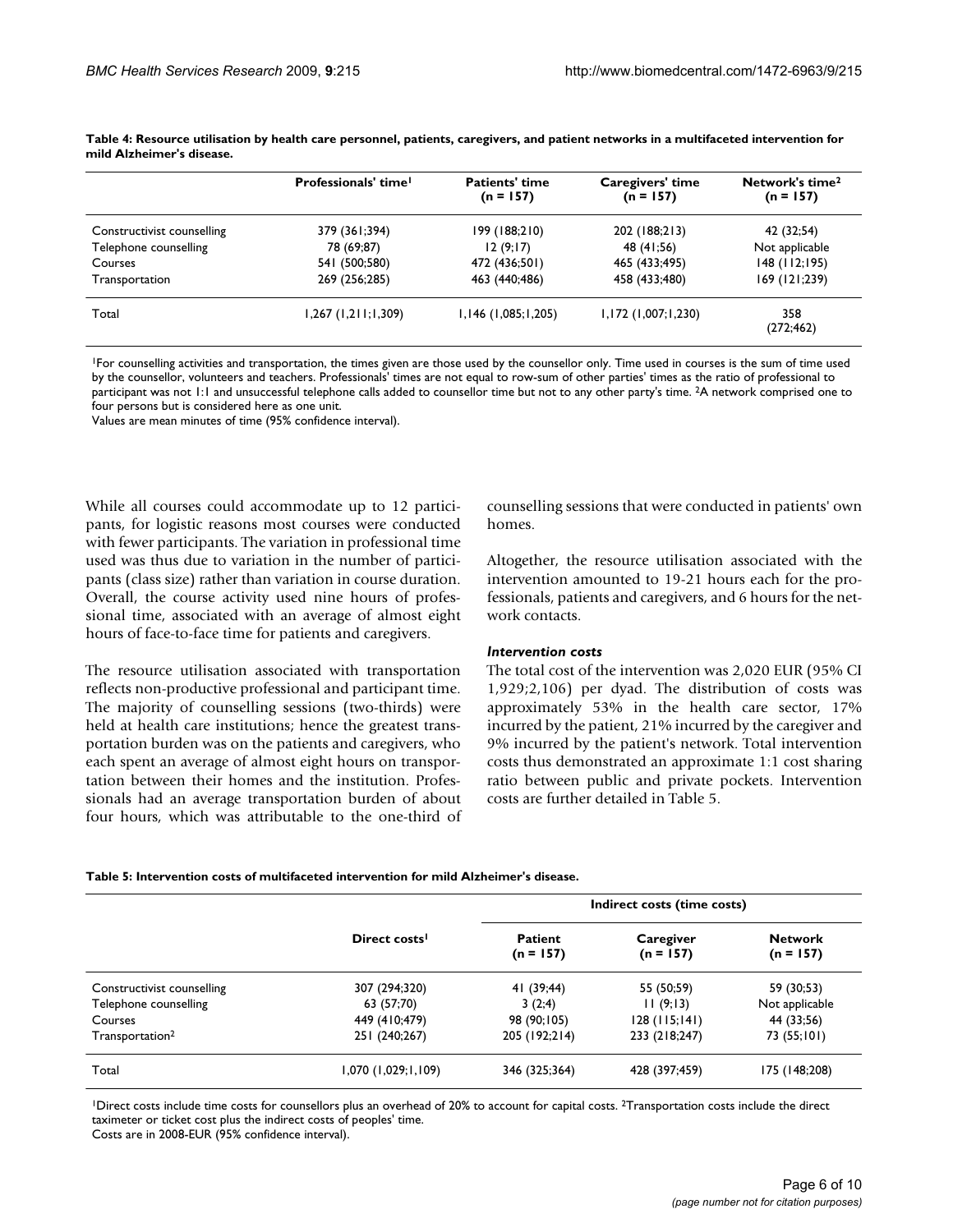#### *Sensitivity analysis*

The study results are context-specific due to the intervention's resource utilisation being dependent on e.g. infrastructure, professional roles, participation rates and item cost differences between markets. Figure 1 presents the results of selected sensitivity analyses relating to the total intervention cost. Figure 2 presents sensitivity analyses relating to the copayment rate. First, there is a choice between providing counselling in the patients' homes or at health care institutions (the base-case was one-third of sessions in the patients' homes and the remainder at institutions). Had all counselling been conducted in the patients' homes, transportation costs would shift from participants to the health care sector, resulting in an overall cost increase of, on average, 22 EUR. The copayment rate would accordingly decrease by 0.05. A different issue relates to the use of volunteers, who assisted professionals in conducting patient courses, at a time cost lower than that of health care professionals. Had no volunteers been available, the intervention would have required more professional staff (e.g. nurses); the cost to health care providers would then increase by an average of 85 EUR per dyad, while the copayment rate would decrease by 0.02.

It can be argued that patient time should be valued using a wage rate less than that of fully productive individuals. The average impact of valuing patient time using a fixed rate of EUR 5 per hour was a total cost reduction of EUR 142 per dyad and a copayment rate reduction of 0.04. The average impact of increasing (or reducing) the overhead rate by 15% was an extra (or reduced) cost of EUR 95 per dyad, which would affect the copayment rate by -0.02 (+0.02). Finally, the impact of transportation costs was analysed as these may vary considerably across settings



Impact of alternative scenarios of the total disease and their primary **Figure 1** caregivers (EUR 2,020 intervention cost of a mult in base-case analysis)ifaceted intervention for patients with mild Alzheimer's

**Impact of alternative scenarios of the total intervention cost of a multifaceted intervention for patients with mild Alzheimer's disease and their primary caregivers (EUR 2,020 in base-case analysis)**.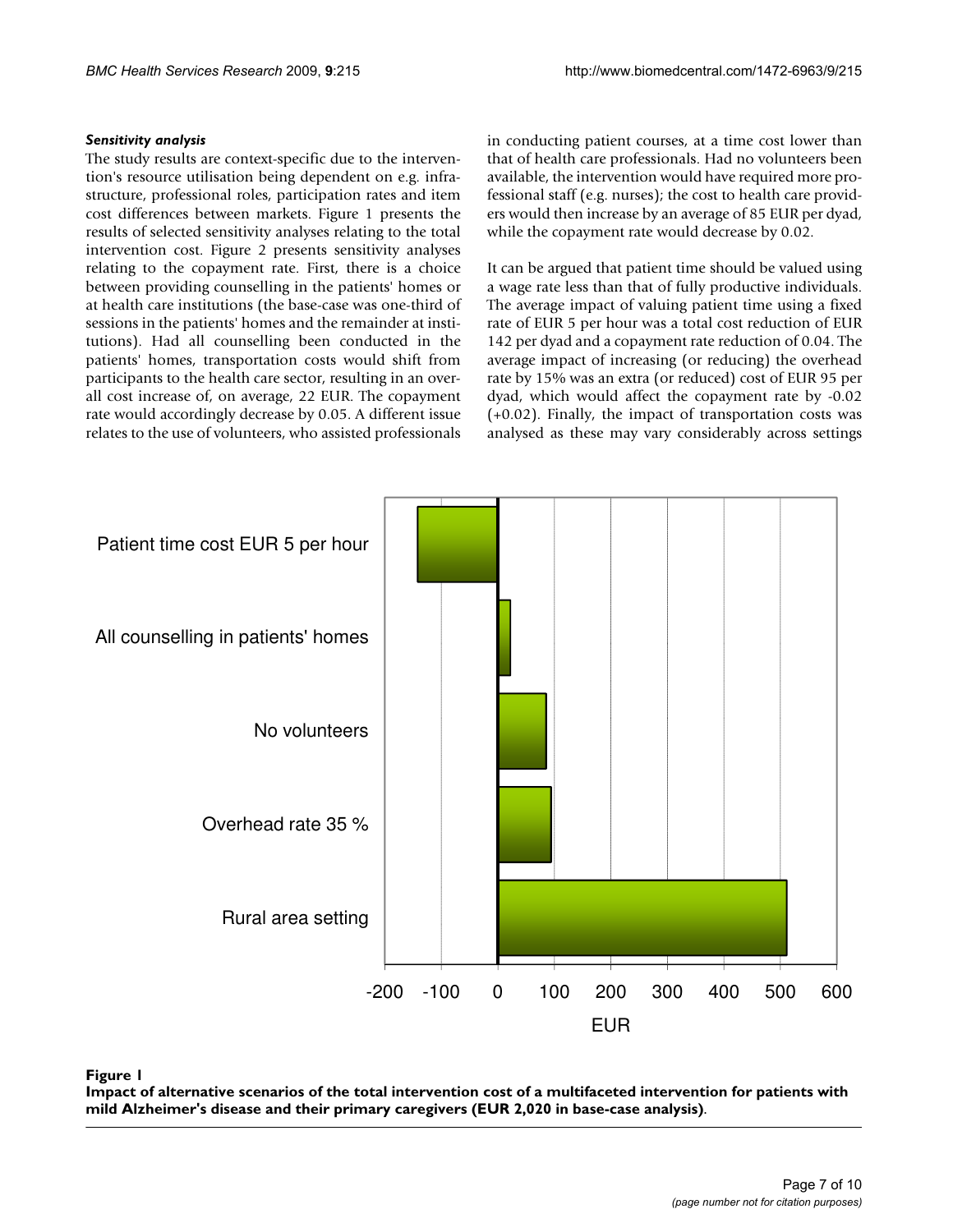

#### Figure 2 and 2008 and 2008 and 2008 and 2008 and 2008 and 2008 and 2008 and 2008 and 2008 and 2008 and 2008 an

**Impact of alternative scenarios of the proportion of private copayment by patients with mild Alzheimer's disease and their primary caregivers attending a multifaceted support programme (0.47 in base-case analysis)**.

due to e.g. population density and degree of specialisation of health care institution. Had the average one-way distance (and time used on transportation) been doubled, average participant costs would increase by EUR 511 per dyad and the copayment rate would increase by 0.11.

#### **Discussion**

This paper reports the economic consequences to both private and public funds of a best-bet intervention aimed at patients with mild AD and their primary caregivers. The intention of this work was to examine the extent to which long-standing intervention involving not only patients but also caregivers requires direct and indirect copayment, which ultimately may affect equity in access to health care. The main finding was that intervention in mild AD may come at a relatively low cost to public funds but, at the same time, it requires significant copayment from private parties, which can be summarised in a cost-sharing ratio between private and public pockets of almost 1:1.

The concurrent and detailed measurement of patient and caregiver time required for the successful intervention in mild AD could have been performed in other intervention studies, yet this seems to have been neglected in studies reported in the literature. This is in contrast to a strong economic theoretical recommendation to include patient and caregiver time as essential resource utilisations: costing from a societal perspective should include all resource utilisation irrespective of who invests it. The absence of such practice could be due to a lack of consensus regarding a valid and reliable framework for costing informal care [23-25] or to the more pragmatic issue of whether the required effort of measurement is worthwhile relative to the benefit.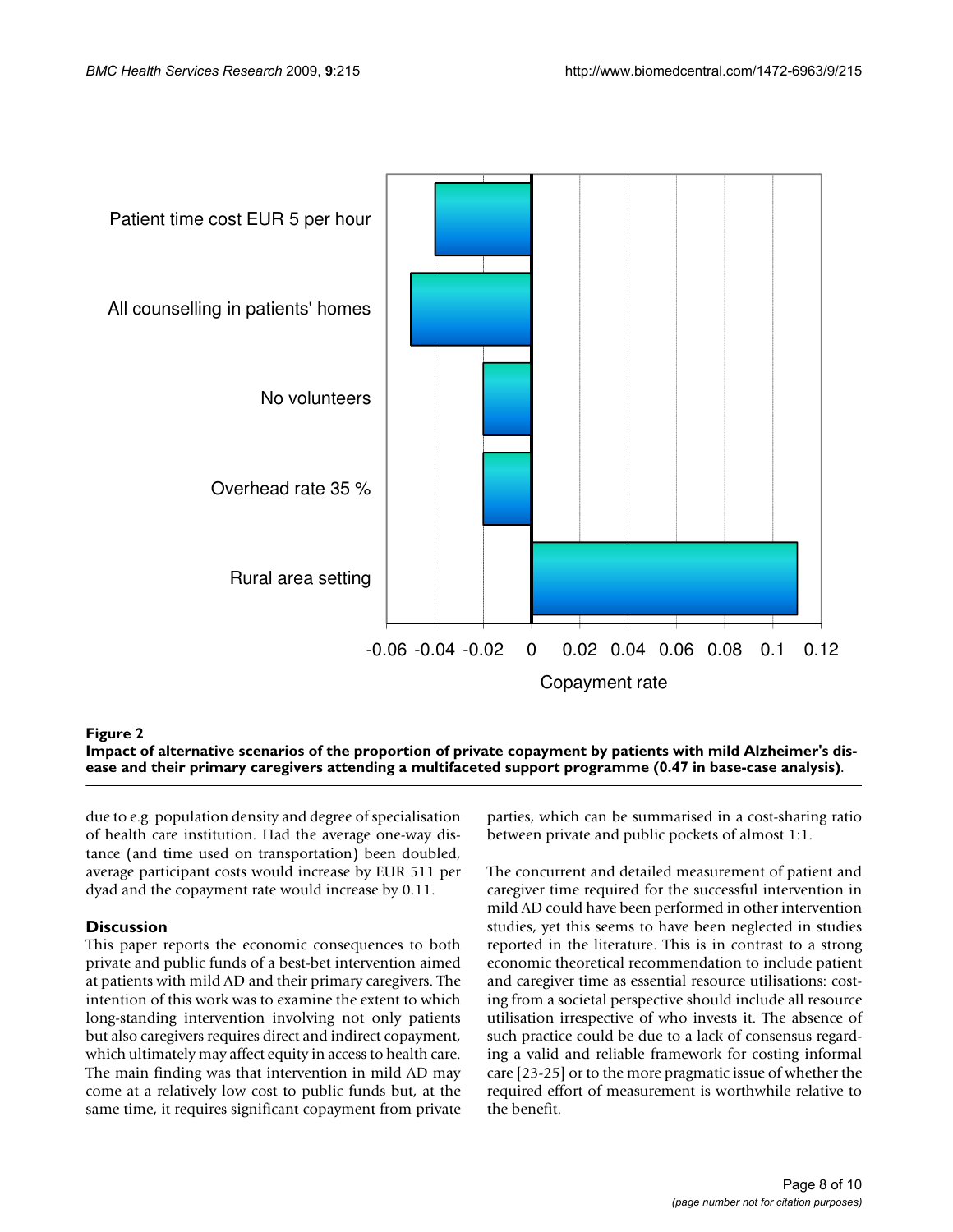From a theoretical point of view, a patient is 'occupied' when he or she is receiving treatment and thus benefits are sacrificed elsewhere i.e. the person cannot gain utility from leisure time or financial earnings (if in paid employment). The minimum value of benefits forgone is, using the opportunity cost approach, approximated by the individual's net (if leisure time is used) or gross wage (if time off from work is used) [26]. However, as most AD patients are not in paid work, a hypothetical wage rate (we used the age- and gender-matched national average) may not reflect the true value of patients' time. We conducted sensitivity analysis using a lower rate, in order to be flexible about using the average wage rate to value patient time. However, only a moderate impact on the overall costsharing ratio was demonstrated.

The term 'concordance' was used instead of the more conventional term 'compliance'. This was in consensus with recent criticism that 'compliance' denotes the extent to which the patient obeys the clinician rather than takes an active role in the doctor-patient relationship [27,28]. In this context, concordance refers to the extent to which the collaboration between counsellor and participant results in participation in individual components of the intervention. Relating to external validity, the high rates of participation achieved in the current trial were higher than expected and may be explained by the fact that participants seemed to be socioeconomically advantaged relative to the average citizen and, not least, that the trial was undertaken by highly dedicated professional staff. Lower rates of participation may be expected in routine practice, although that would not be expected to significantly influence the ratio of private to public costs.

There are some uncertain variables in relation to local infrastructure - both of the health care sector (e.g. whether relevant professionals are available at the nearest institution) and the private sector (e.g. what is the average distance from participants' homes to the institution). We observed significant variation across the five county districts of the trial, partly due to the free choice of participating centres to conduct counselling in the patients' homes or at health care institutions. Similarly, some centres were able to run highly efficient courses with all places filled, while others suffered low volume due to location in rural areas. Such variation affects not only total intervention costs but also shifts costs back and forth between private and public pockets.

Several issues are of note for community health planners who might consider adaptation of the intervention described here. First, the study population represents a relatively resourceful group as they are at an early disease stage and are socioeconomically advantaged. While the study is one of the few to describe an intervention targeted to this population, the results are not likely to be generalisable to more severe stages of AD. Second, favourable resource utilisation and costs are irrelevant if there is no evidence for a clinical effect and the most useful approach would be a synthesis of information as a cost-effectiveness evaluation. These analyses are currently in progress. A third remark relates to budget impact, which should be estimated by multiplying not only the *n* of a target population with the intervention cost, but should also take into account that a certain proportion of eligible dyads reject the invitation to participate and a further proportion drop out after initially agreeing to participate. We have no estimates on the former proportion, whereas the latter appeared to be 0.12. Consideration should also be given to recruitment of participants, that is, whether existing regimens can accommodate recruitment or whether extra resources are required to establish a regimen for screening and inviting candidate participants. Such costs are not included in the present analysis. Finally, start-up costs of e.g. recruiting and educating staff, developing informational packages etc. should be expected (these were not included in the current study).

It has long been argued that disparities in the use and quality of care are particularly evident in long-term care, but the first attempt to summarise this evidence was reported only recently [29]. Much of the evidence arises from the USA and focuses on racial disparities, where Blacks generally appear to have a lower health care use than Hispanics. One study, however, shows that individuals with low socioeconomic status generally underuse health care; explanatory variables appear to include organisational and geographic characteristics of care provision [30]. This could be synonymous with a hypothesis that requirements of considerable participant time input and high transportation costs pose a restriction to health care access. However, the direct question of whether a 1:1 cost-sharing ratio between private and public finances restricts access to care for some groups relative to others remains unanswered.

#### **Conclusion**

Intervention in mild Alzheimer's disease can be undertaken at a relatively low cost to public funds. However, policy planners should pay attention to the significant private costs associated with an intervention, which may ultimately pose a threat to equity in access to health care.

#### **Competing interests**

The DAISY study was supported by the National Board of Social Services at the Danish Ministry of Social Affairs, the Danish Ministry of Health, the Danish Health Foundation and the Research Council of the Copenhagen Hospital Cooperation. The authors declare that they have no competing interests.